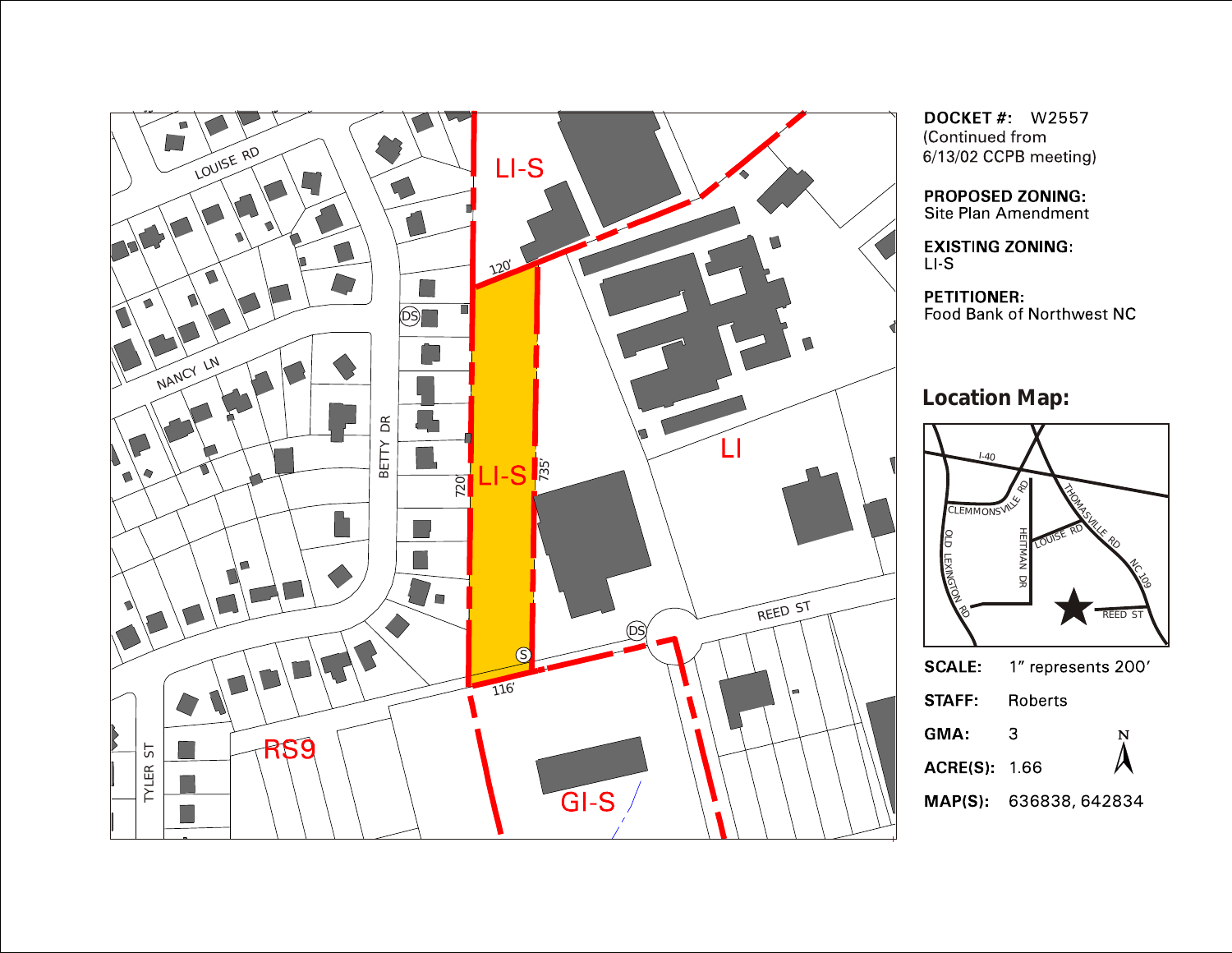July 22, 2002

Food Bank of Northwest North Carolina c/o Nancy H. Griswold, Executive Director 3655 Reed Street Winston-Salem, NC 27107

RE: ZONING MAP AMENDMENT W-2557

Dear Ms. Griswold:

The attached report of the Planning Board to the Board of Aldermen is sent to you at the request of the Aldermen. You will be notified by the City Secretary's Office of the date on which the Aldermen will hear this petition.

Sincerely,

A. Paul Norby, AICP Director of Planning

pc: City Secretary's Office, P.O. Box 2511, Winston-Salem, NC 27102 Reg Garner, 4309 Allistair Road, Winston-Salem, NC 27104 Tom Elmore, 661 North Spring Street, Winston-Salem, NC 27101 Tannon Hardy, 2001 New Walkertown Road, Winston-Salem, NC 27101 Michelle Watlow, 1060 Betty Drive, Winston-Salem, NC 27107 Barbara Vance Bennett, 1056 Betty Drive, Winston-Salem, NC 27107 Carolyn Hardy, 2001 New Walkertown Road, Winston-Salem, NC 27101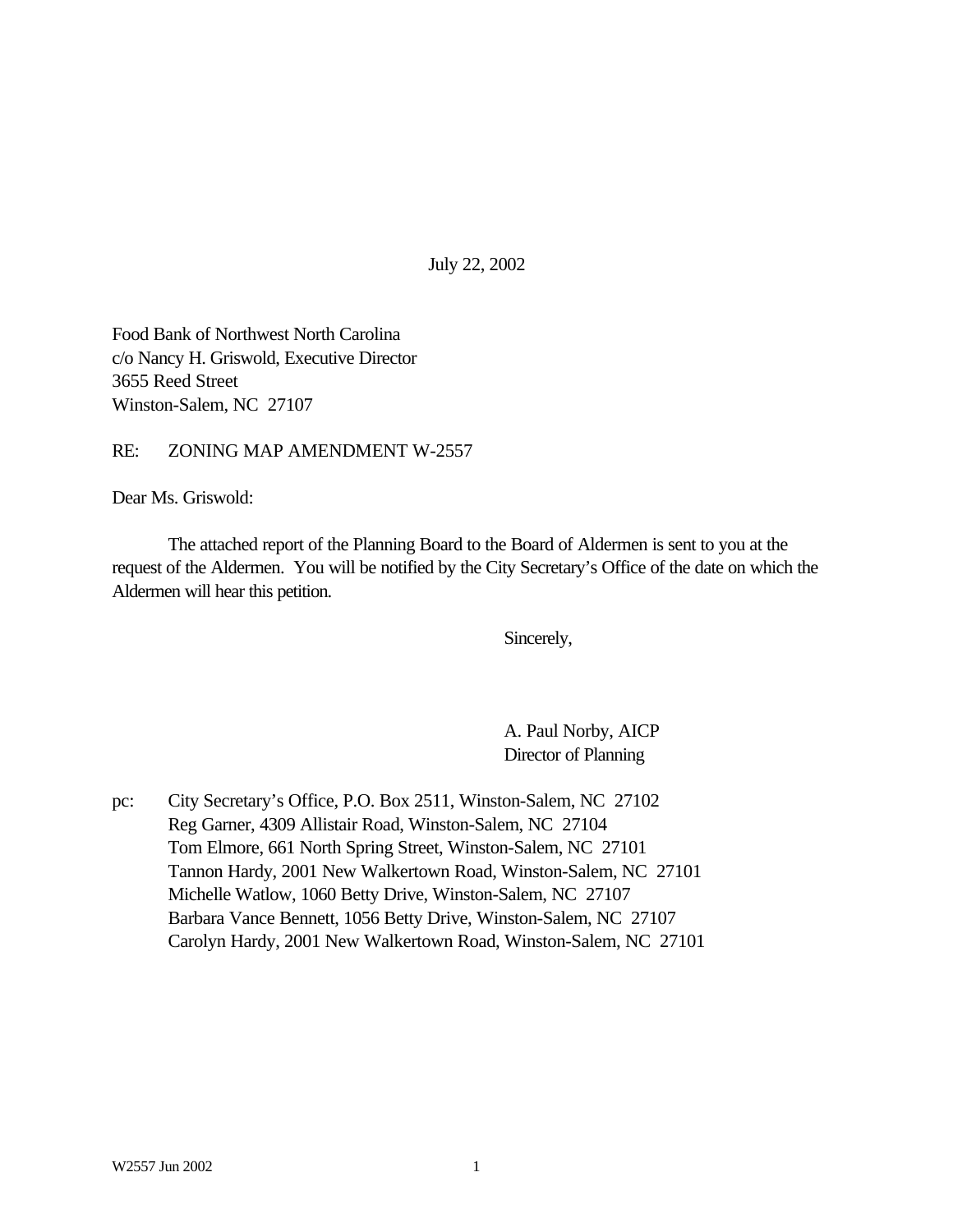### **ACTION REQUEST FORM**

| DATE:        | July 22, 2002                             |
|--------------|-------------------------------------------|
| TO:          | The Honorable Mayor and Board of Aldermen |
| <b>FROM:</b> | A. Paul Norby, AICP, Director of Planning |

# **BOARD ACTION REQUEST**:

Request for Public Hearing on Site Plan Amendment of Food Bank of Northwest North Carolina

**SUMMARY OF INFORMATION**:

Site Plan Amendment of Food Bank of Northwest North Carolina from LI-S to Site Plan Amendment: property is located west of Reed Street terminus southwest of Thomasville Road (Zoning Docket W-2557).

### **PLANNING BOARD ACTION**:

| <b>MOTION ON PETITION: APPROVAL</b> |                  |
|-------------------------------------|------------------|
| FOR:                                | <b>UNANIMOUS</b> |
| <b>AGAINST:</b>                     | <b>NONE</b>      |
| <b>SITE PLAN ACTION:</b>            | <b>CONFORMS</b>  |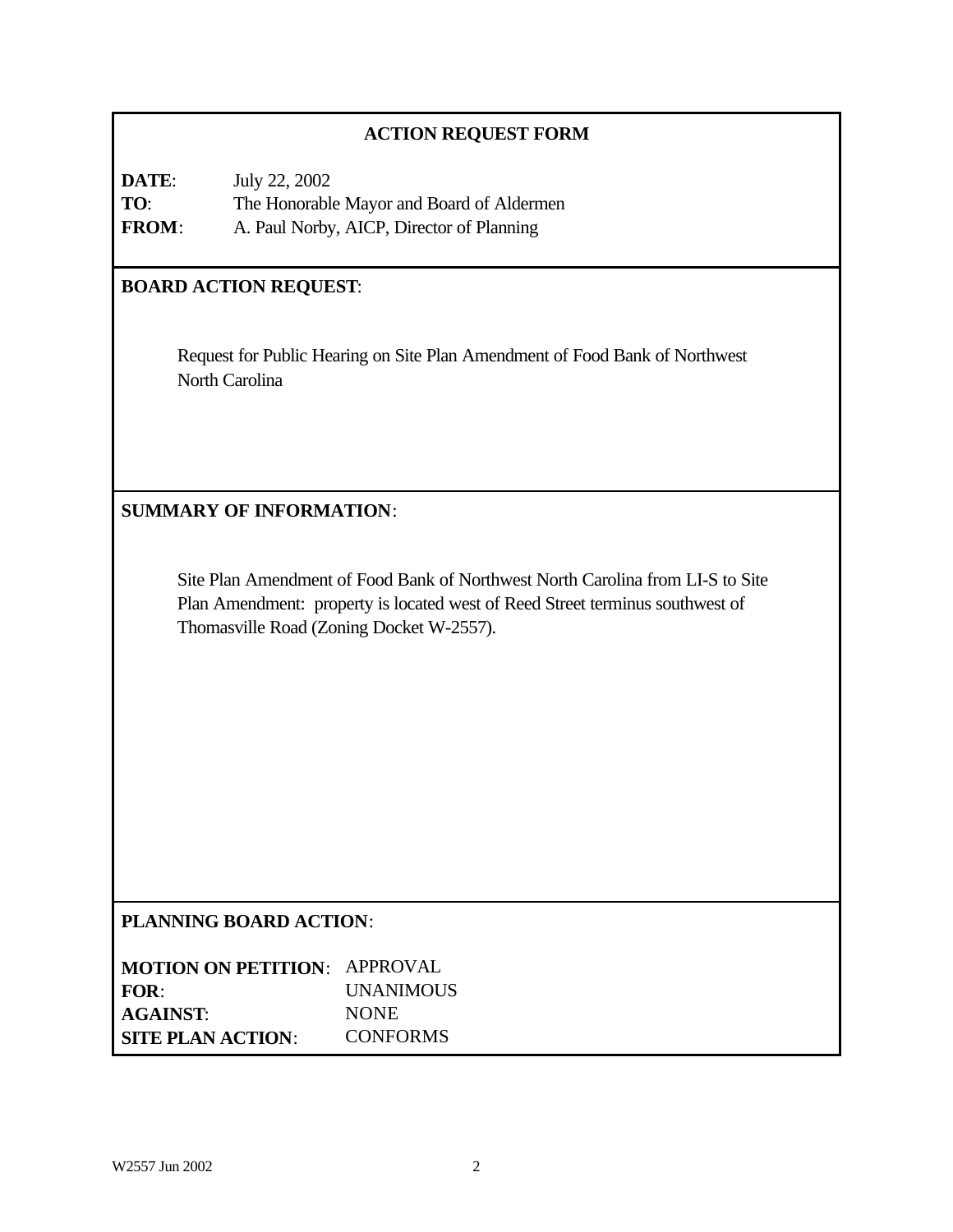#### CITY ORDINANCE - SPECIAL USE

Zoning Petition of Food Bank of Northwest North Carolina, Docket W-2557

AN ORDINANCE AMENDING THE WINSTON-SALEM CITY ZONING ORDINANCE AND THE OFFICIAL ZONING MAP OF THE CITY OF WINSTON-SALEM, N.C.

\_\_\_\_\_\_\_\_\_\_\_\_\_\_\_\_\_\_\_\_\_\_\_\_\_\_\_\_\_\_\_\_\_

BE IT ORDAINED by the Board of Aldermen of the City of Winston-Salem as follows:

Section 1. The Winston-Salem City Zoning Ordinance and the Official Zoning Map of the City

of Winston-Salem, N.C. are hereby amended by changing from LI-S (Offices, Miscellaneous;

Professional Office; Banking and Financial Services; Warehousing; Wholesale Trade A; and Wholesale

Trade B - TWO PHASE) to Site Plane Amendment the zoning classification of the following described

property:

Beginning at an existing iron pin, said pin being the northwest corner of said property, thence north 73E 45' 21" east 120.00 feet to a point, thence south 04E 44' 41" west 735.03 feet to a point, thence south 80E 31' 15" west 115.58 feet to an existing iron pin, thence north 04E 44' 41" east 720.45 feet to the point of beginning, containing 81,534.83 sf or 1.87 acres. Being Tax Block 2663, portion of Tax Lot 20Z and portion of Tax Lot 38Z.

Section 2. This Ordinance is adopted after approval of the site plan entitled Food Bank of Northwest North Carolina and identified as Attachment "A" of the Special Use District Permit issued by the Board of Aldermen the \_\_\_\_\_\_\_ day of \_\_\_\_\_\_\_\_\_\_\_\_\_\_\_, to Food Bank of Northwest North Carolina.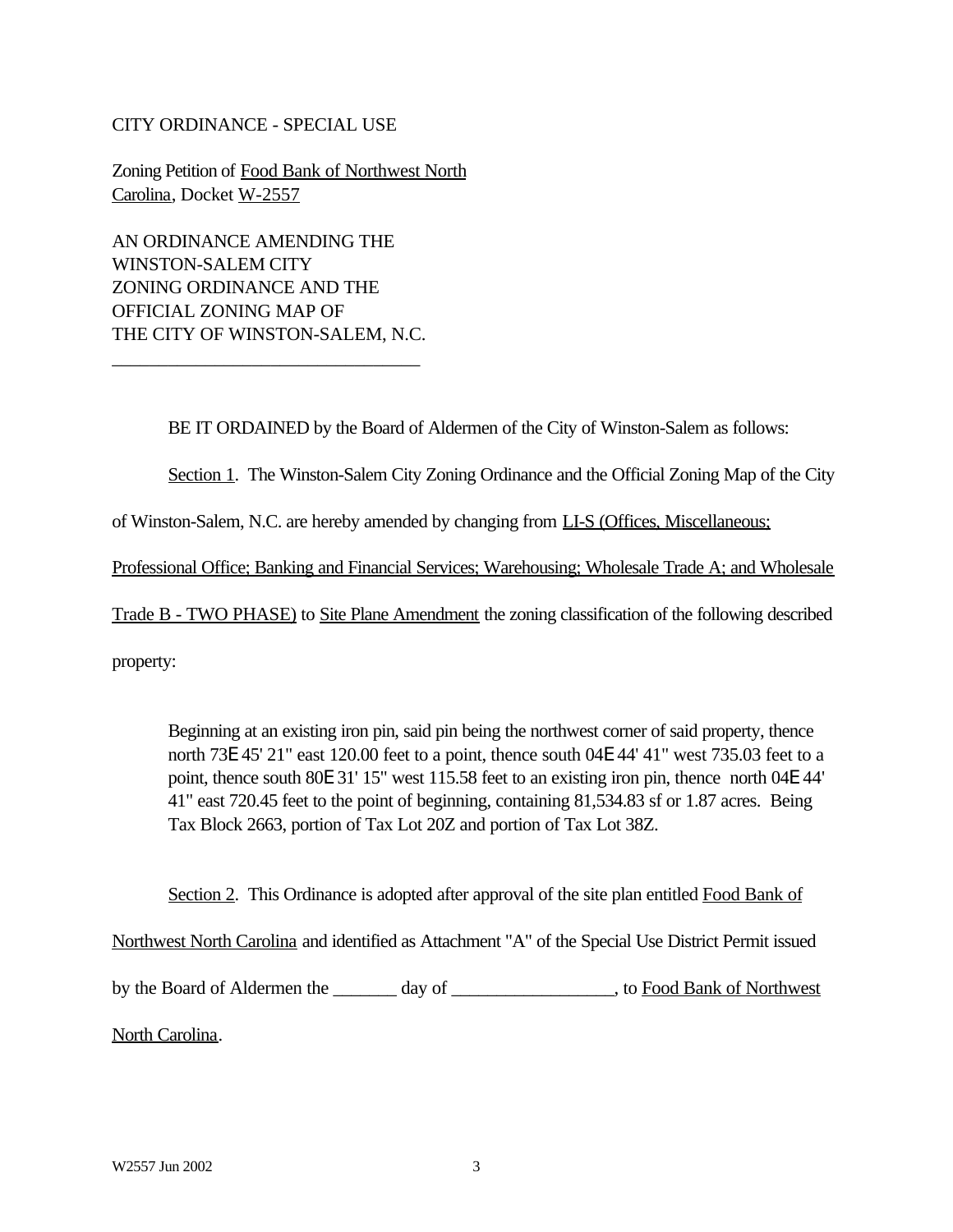Section 3. The Board of Aldermen hereby directs the issuance of a Special Use District Permit pursuant to the Zoning Ordinance of the *Unified Development Ordinances* for a development to be known as Food Bank of Northwest North Carolina. Said Special Use District Permit and site plan with associated documents are attached hereto and incorporated herein.

Section 4. This Ordinance shall be effective from and after its adoption.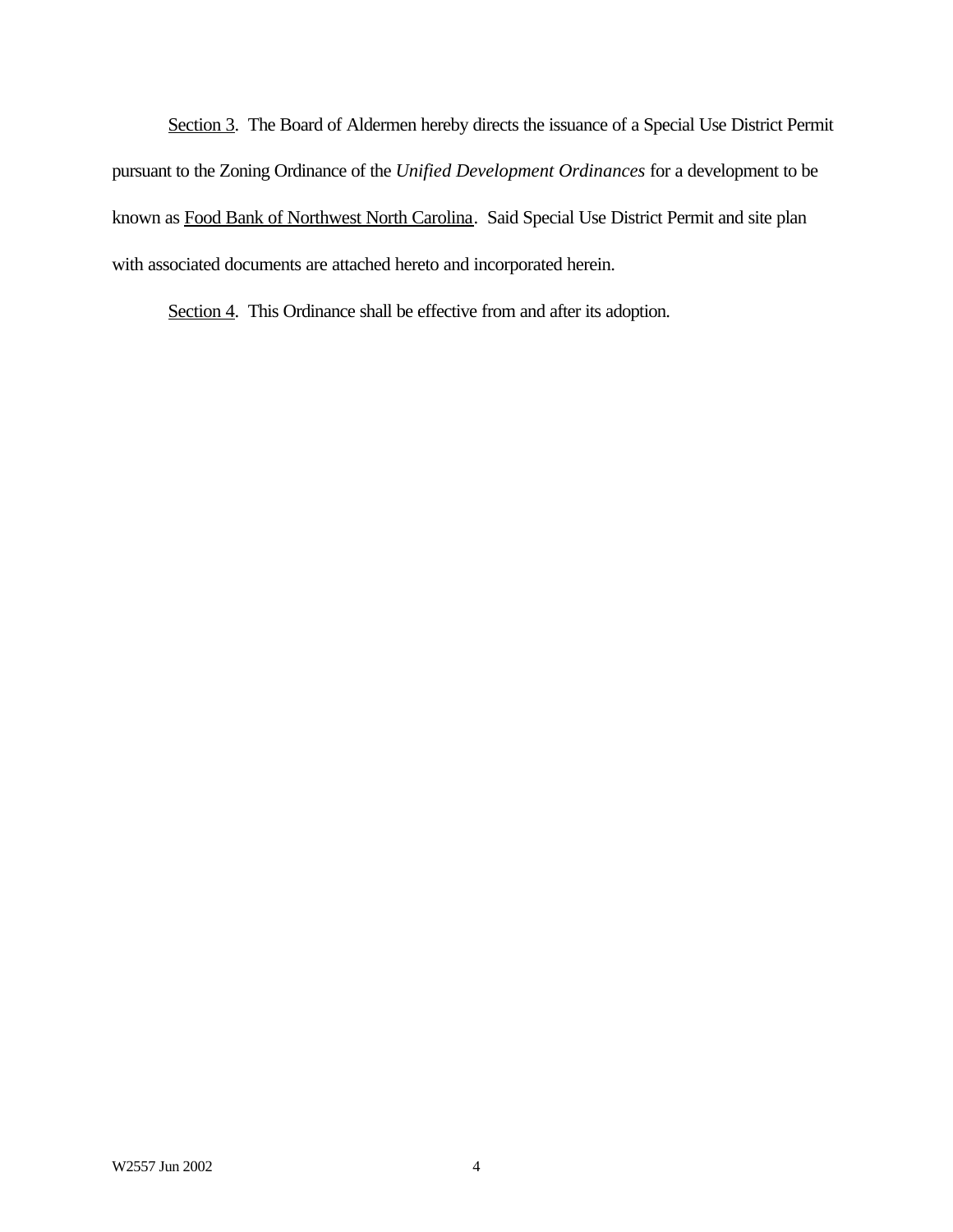#### CITY - SPECIAL USE DISTRICT PERMIT

#### SPECIAL USE DISTRICT PERMIT

Issued by the Board of Aldermen

of the City of Winston-Salem

The Board of Aldermen of the City of Winston-Salem issues a Special Use District Permit for the site shown on the site plan map included in this zoning petition of Food Bank of Northwest North Carolina, (Zoning Docket W-2557). The site shall be developed in accordance with the plan approved by the Board and bearing the inscription: "Attachment A, Special Use District Permit for LI-S (Offices, Miscellaneous; Professional Office; Banking and Financial Services; Warehousing; Wholesale Trade A; and Wholesale Trade B - TWO PHASE - Site Plan Amendment), approved by the Winston-Salem Board of Aldermen the \_\_\_\_\_\_ day of \_\_\_\_\_\_\_\_\_\_\_\_\_\_\_\_\_\_\_\_, 20\_\_\_\_" and signed, provided the property is developed in accordance with requirements of the LI-S zoning district of the Zoning Ordinance of the *Unified Development Ordinances*, the Erosion Control Ordinance, and other applicable laws, and the following additional conditions be met:

#### C **PRIOR TO THE ISSUANCE OF GRADING PERMITS**

- a. Developer shall have a storm water management study submitted for review by the Public Works Department of the City of Winston-Salem. If required, an engineered storm water management plan shall be submitted and approved by the Public Works Department of the City of Winston-Salem.
- b. Developer shall cordon off all areas shown on the site plan as buffer areas or undisturbed areas. These areas shall be retained and not disturbed. Trees in all these areas shall be protected from grading encroachment in accordance with UDO Section  $3-4.2(H)(3)$ .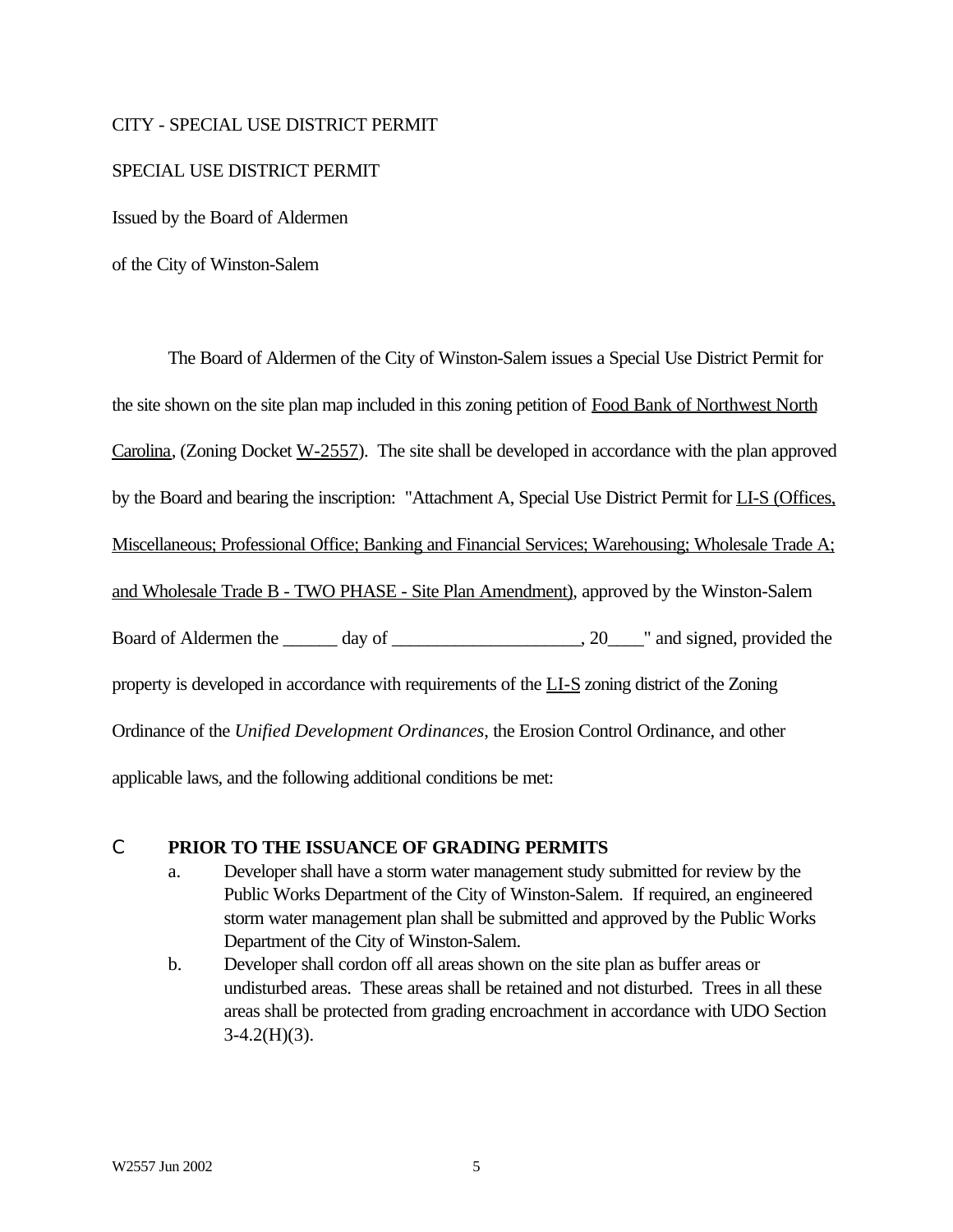# C **PRIOR TO THE ISSUANCE OF OCCUPANCY PERMITS**

- a. All required storm water management devices must be installed per the approval of the Public Works Department of the City of Winston-Salem.
- b. As volunteered by the developer, the existing chain link fence on the outside of the 50 foot buffer area along the western property line will be repaired as necessary and green PDS slats will be installed in the fence.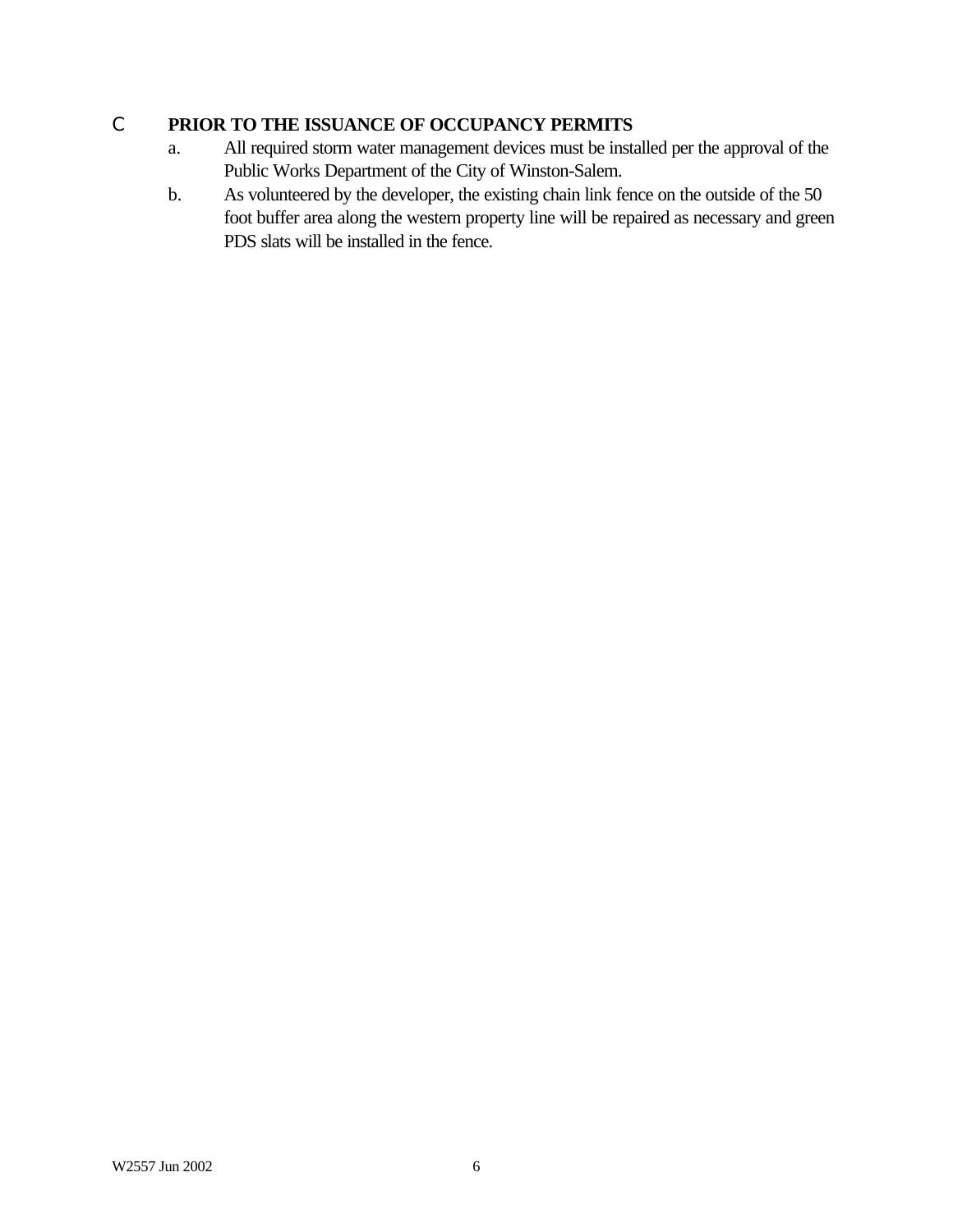### **ZONING STAFF REPORT**

**DOCKET #** W-2557 **STAFF:** Gary Roberts

Petitioner(s): Food Bank of Northwest North Carolina Ownership: Same

#### **CONTINUANCE HISTORY**

The subject property was continued from the June 13, 2002 Planning Board meeting to the July 11, 2002 meeting in order to allow for continued discussion between the petitioner and the adjoining property owners.

#### **REQUEST**

From: LI-S Limited Industrial District (Offices, Miscellaneous; Professional Office; Banking and Financial Services; Warehousing; Wholesale Trade A; and Wholesale Trade B - TWO PHASE) To: Site Plan Amendment

Both general and special use district zoning were discussed with the applicant(s) who decided to pursue the zoning as requested.

Acreage: 1.66 acres

#### **LOCATION**

Street: Western terminus of Reed Street, southwest of Thomasville Road. Jurisdiction: City of Winston-Salem. Ward: Southeast.

#### **SITE PLAN**

Proposed Use: Food distribution and warehousing.

Square Footage: 25,256 square foot portion of an addition to an existing building.

Building Height: One commercial story.

Parking: Required: 10 spaces; proposed: 10 spaces.

Bufferyard Requirements: Type IV buffer adjacent to RS-9 (current requirement is a 50' undisturbed buffer).

Vehicular Use Landscaping Standards Requirements: UDO standards apply.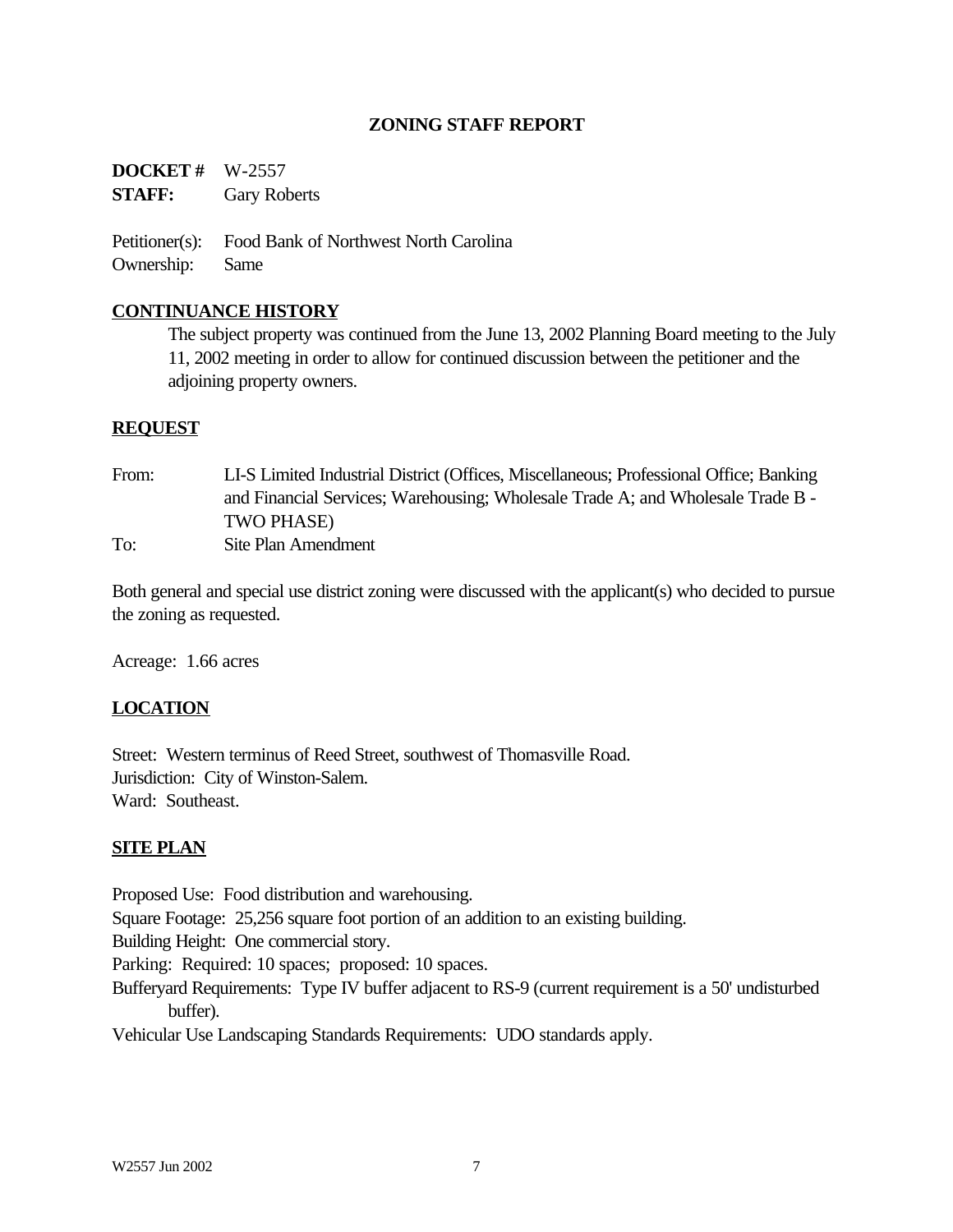#### **PROPERTY SITE/IMMEDIATE AREA**

Existing Structures on Site: Food warehouse and distribution facility. Adjacent Uses:

| North -     | Aigis Mechtronics zoned LI-S.             |
|-------------|-------------------------------------------|
| East -      | Remainder of warehouse facility zoned LI. |
| South -     | Reeds Enterprises zoned GI-S.             |
| Southwest - | Undeveloped property zoned RS-9.          |
| West -      | Single family residences zoned RS-9.      |

#### **GENERAL AREA**

Character/Maintenance: Well maintained industrial facilities to the east and moderately well maintained single family residences to the west.

Development Pace: Slow.

#### **PHYSICAL FEATURES/ENVIRONMENTAL REVIEW**

Impact on Existing Features: Some grading to accommodate proposed improvements shown on site plan.

Topography: The property slopes from an approximate elevation of 910 in the northern portion of the site to an approximate elevation of 898 in the southern portion of the site.

Streams: None.

Vegetation/habitat: The subject property is about ½ vegetated (along the western property line). According to the plans, this vegetated area was to be preserved as part of a "no disturb vegetative buffer" under a previous site plan approval.

Water Supply Watershed: Site is not within the boundaries of a water supply watershed.

#### **TRANSPORTATION**

Direct Access to Site: Reed Street.

Street Classification: Local Street.

Trip Generation/Existing Zoning: LI-S

 $29,220/1,000 \text{ x } 4.96$  (Warehousing Trip Rate) = 144 Trips per Day +

 $3,822/1,000 \times 11.01$  (General Office Trip Rate) = 42 Trips per Day = 186 Total Trips per Day

Trip Generation/Proposed Zoning: Site Plan Amendment

60,681/1,000 x 4.96 ( Warehousing Trip Rate) =  $300 +$ 

 $8,115/1,000 \times 11.01$  (General Office Trip Rate) = 89 Trips per Day = 389 Total Trips per Day

Traffic Impact Study required: No.

Sidewalks: North side of Reed Street.

Transit: Route 26, along Nancy Lane.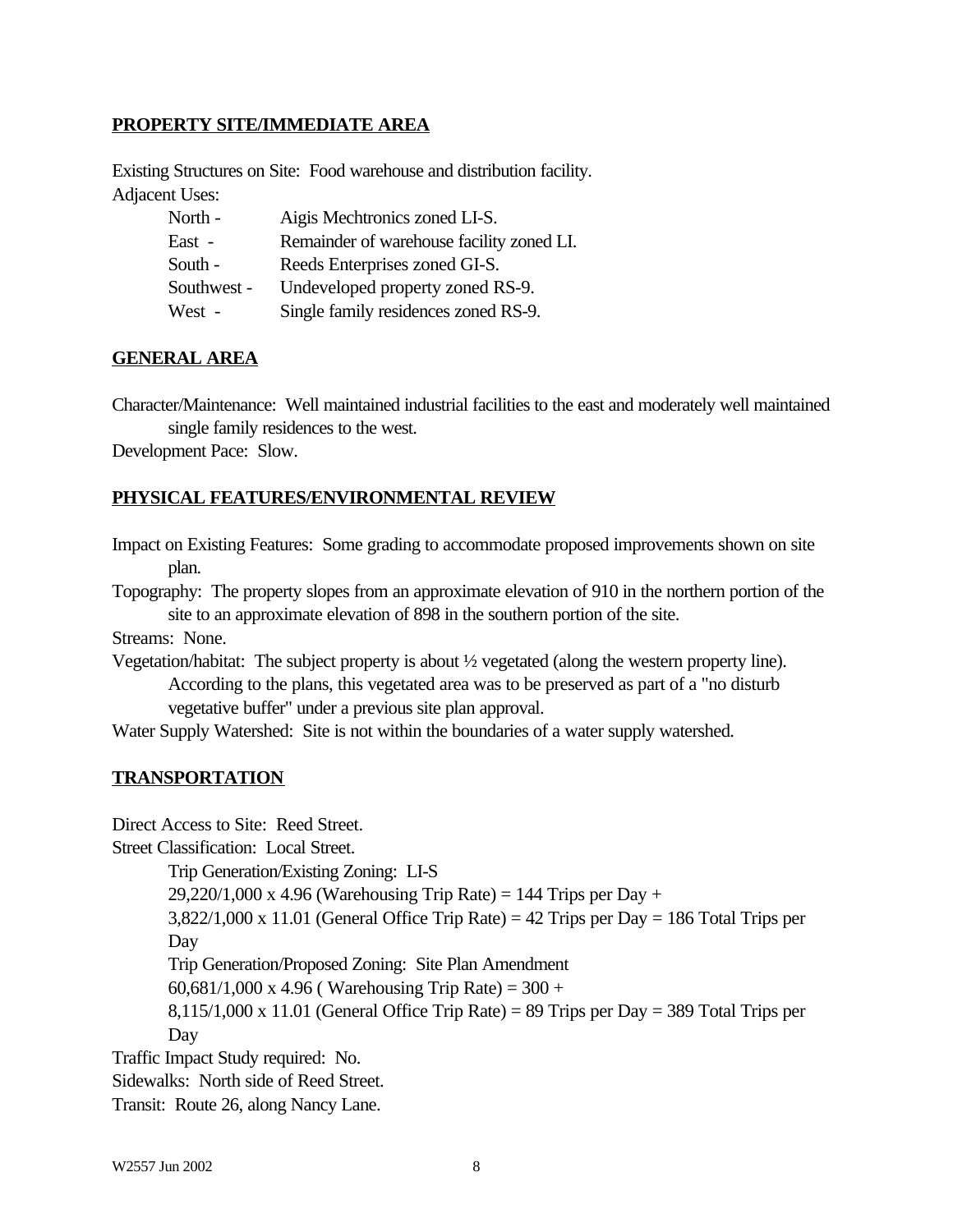# **HISTORY**

Relevant Zoning Cases:

- 1. W-2534; LI-S to Site Plan Amendment; withdrawn at the April 11, 2002 Planning Board meeting; west of Reed Street terminus, southwest of Thomasville Road, current site; 1.66 acres; staff recommended denial.
- 2. W-2515; RS-9 to RS-9-S (Residential Building, Single Family; Manufactured Home, Class A); approved December 17, 2001; west side of Tyler Drive, 1,100 feet southwest of current site; 0.25 acre; Planning Board and staff recommended approval.

3. W-1629; R-4 to I-2-S (Offices; Warehouses, bulk storage, or wholesale distribution centers - TWO PHASE); approved January2, 1990; 1.66 acres; current site; Planning Board and staff recommended approval.

4. W-487; R-4 to I-2; denied October 21, 1974; current site; Planning Board and staff recommended denial.

# **CONFORMITY TO PLANS**

GMP Area (*Legacy*): Suburban Neighborhoods (GMA 3).

Relevant Comprehensive Plan Recommendation(s): *Legacy's* goal for economic vitality is in part to ". . . expand existing large and small businesses to provide a broad range of employment opportunities . . .". Speaking to preservation of existing neighborhoods one of *Legacy's* objectives is "protect residential areas from inappropriate commercial and industrial encroachment."

Area Plan/Development Guide: *US 311 Area Plan* (1984).

Relevant Development Guide Recommendation(s): The area plan recommends that the subject property be zoned for industrial uses.

# **ANALYSIS**

The proposal is for a site plan amendment in order to allow a 25,256 square foot addition to the existing 33,042 square foot Food Bank of Northwest North Carolina. The facility is located on Reed Street, southwest of Thomasville Road. Surrounding the subject property on three sides are similar large scale industrial operations. Immediately west of the site is a single family residential neighborhood with 10 houses situated approximately 100 feet from the requested amendment.

In 1974 the site was petitioned for rezoning from single family residential to industrial, (see W-487), and was denied due to potential encroachment and negative impact to said adjoining neighborhood. A subsequent special use petition was filed in 1990 and approved due to its 110 foot building setback line and 50 foot "No Disturbance" area along the western boundary line. The present facility was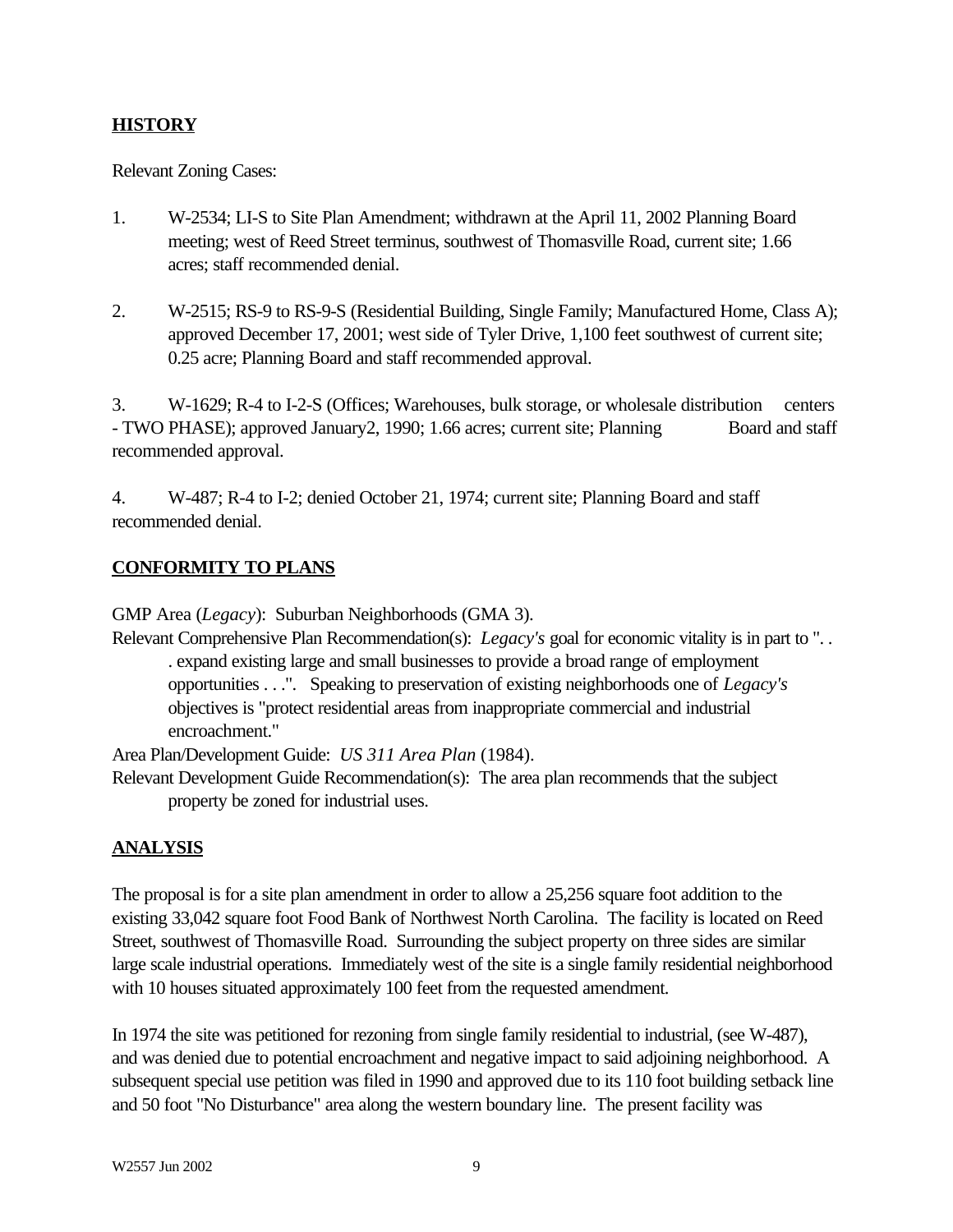constructed shortly thereafter.

In February of 2002, the petitioner submitted a site plan amendment, (W-2534), which was later withdrawn after the March 14, 2002 public hearing before the Planning Board. Staff recommended denial of that request and some neighbors spoke in opposition. The current request differs from the previous request in two ways. The total size of the proposed addition is significantly larger, i.e. 57,150 square feet, (25,256 square feet within the LI-S portion of the site) as compared with the previous request of 31,461 square feet with 11,479 square feet being within the LI-S portion. The second distinction is the preservation of the vegetative, 50 foot "no disturbance" area which buffers the subject operation from the adjoining single family residences. Significant encroachment into this established buffer zone was staff's primary concern with the previous case.

The new site plan also reduces the encroachment into the 110 foot building setback line, from 70 feet to 40 feet. However, while the degree of impact has been reduced at its greatest point of encroachment, the length of the proposed addition disperses the impact onto a larger number of adjacent properties.

Staffs preference would be full preservation of both the 50 foot "no disturbance" area as well as the 110 foot building setback. However the current request demonstrates a greater degree of sensitivity toward the adjoining residential properties than the previous request. Staff expects that the revised plan is the collaborative result between the residents and the Food Bank.

# **FINDINGS**

- 1. *Legacy's* goal for economic vitality is in part to ". . . expand existing large and small businesses to provide a broad range of employment opportunities . . .".
- 2. *The US 311 Area Plan* recommends the subject property be zoned for industrial uses.
- 3. The proposed site plan amendment would maintain a reasonable degree of protection for the adjoining single family residences while meeting the applicants needs for expansion.

# **STAFF RECOMMENDATION**

#### Zoning: **APPROVAL**.

Site Plan: Staff certifies that **the site plan meets all code requirements**, and recommends the following conditions:

# C **PRIOR TO THE ISSUANCE OF GRADING PERMITS**

- a. Developer shall have a storm water management study submitted for review by the Public Works Department of the City of Winston-Salem. If required, an engineered storm water management plan shall be submitted and approved by the Public Works Department of the City of Winston-Salem.
- b. Developer shall cordon off all areas shown on the site plan as buffer areas or undisturbed areas. These areas shall be retained and not disturbed. Trees in all these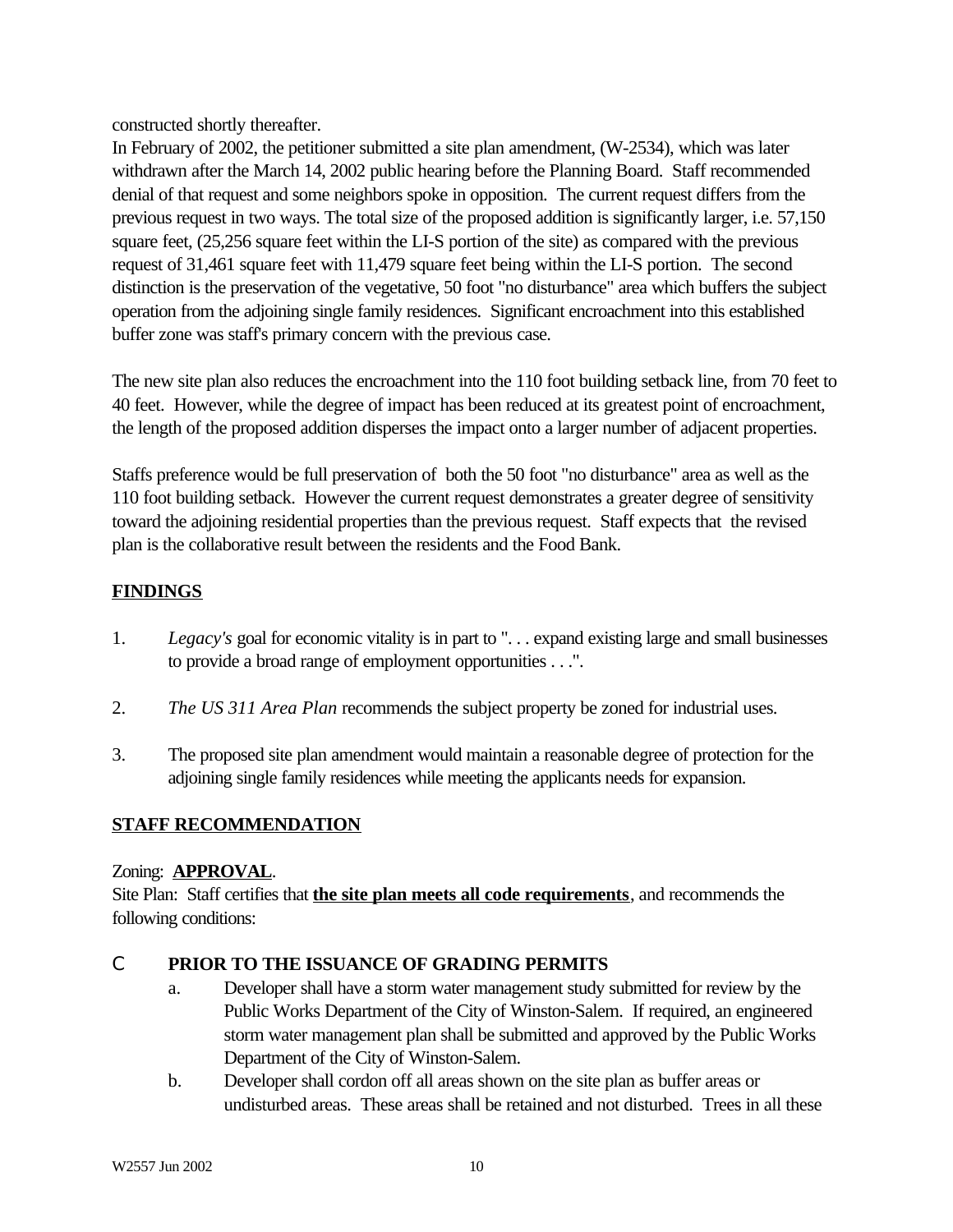areas shall be protected from grading encroachment in accordance with UDO Section  $3-4.2(H)(3)$ .

### C **PRIOR TO THE ISSUANCE OF OCCUPANCY PERMITS**

a. All required storm water management devices must be installed per the approval of the Public Works Department of the City of Winston-Salem.

# C **AS VOLUNTEERED BY THE DEVELOPER**

a. The existing chain link fence on the outside of the 50 foot buffer area along the western property line will be repaired as necessary and green PDS slats will be installed in the fence.

# **PUBLIC HEARING** - June 13, 2002

FOR: None

AGAINST: None

### **WORK SESSION**

MOTION: Arnold King moved to continue the zoning map amendment until August 8, 2002. SECOND: Philip Doyle

VOTE:

FOR: Bost, Clark, Doyle, Folan, King, Powell, Kennedy-Sloan AGAINST: None EXCUSED: None

# **PUBLIC HEARING** - July 11, 2002

Gary Roberts presented the staff report.

#### FOR:

Nan Harvey Griswold, Executive Director, Second Harvest Food Bank, 3655 Reid Street, Winston-Salem, NC 27107

We believe we have done in good faith what you requested of us and met with the neighbors and attempted to come to consensus with the neighbors. We have come to agreement with some of the neighbors, but not with all of them. We in no way plan to disturb the 50-foot buffer zone.

The Food Bank is a unique operation, not just a huge warehouse for dry storage goods.

I hand-delivered a letter to every property owner yesterday afternoon, except for one owner to whom I faxed a letter. I also visited with several of the neighbors.

We have met with fence builders and talked with neighbors. Submitted pictures and articles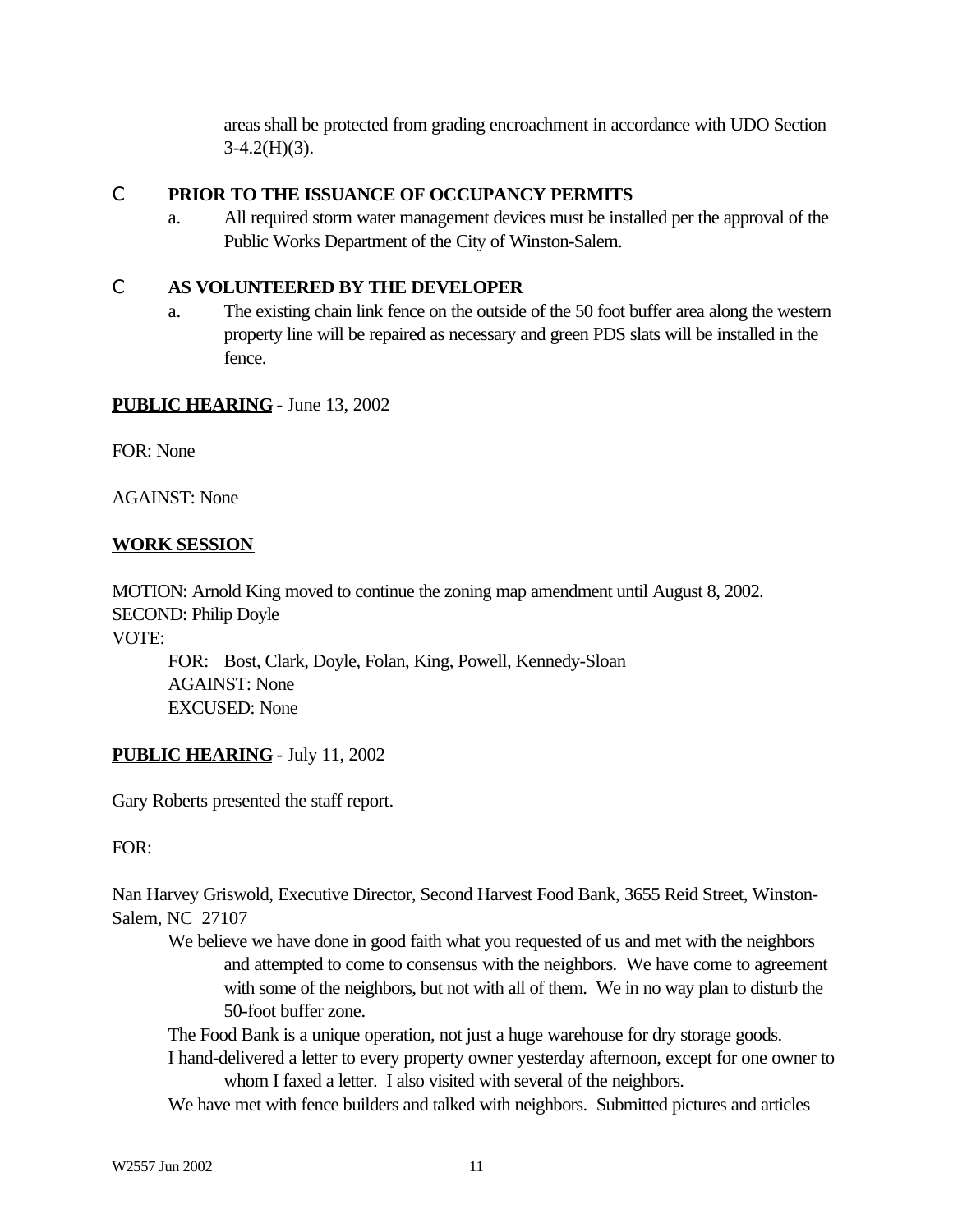about fence options.

Some neighbors met with us to request compensation for the devaluation which they feel will result from our expansion. They do, however, admit that their property values have appreciated since our building on this site in 1990.

Reg Garner, 4309 Allistair Road, Winston-Salem, NC 27104

- The plan has been presented in good detail. I feel the new proposal is a good compromise which considers the needs of the neighbors and the Food Bank. It is significantly different from the first plan.
	- We respectfully ask that you consider the amended plan and allow the Food Bank to continue with it's plan.

Tom Elmore, 661 North Spring Street, Winston-Salem, NC 27101

 Executive Director of Fellowship Home, a halfway house for men recovering from substance abuse. I am also a board member for the Food Bank. Approximately 70% of our food stuff comes from the Food Bank.

# AGAINST:

Tannon Hardy, 2001 New Walkertown Road, Winston-Salem, NC 27101

I don't oppose the mission of the Food Bank. I think we all support that whole-heartedly. There are just a couple of issues out there that are still unresolved. If we can get those addressed, we can all be happy.

The issue of compensation was originally brought up by the Food Bank and we've sought information from an appraiser. Submitted information from appraiser.

We would like a continuance to work on this issue and how the bufferyard will be resolved.

Michelle Watlow, 1060 Betty Drive, Winston-Salem, NC 27107

I've been to each meeting that's been held. Nan has not told the truth in some things in these meetings. She stated that we came to agreement and we had not come to agreement on anything. I still oppose them building the Food Bank behind me. She first made the statement of giving each homeowner \$2,000 and I didn't think that was fair since we hadn't had an appraiser come in and assess the impact on each homeowner. She offered compensation before we had even discussed it.

Barbara Vance Bennett, 1056 Betty Drive, Winston-Salem, NC 27107

I support the Food Bank, but Nan has misled us and lied about several things.

I did home improvements which brought up my home property values.

All we want is for her to get with us and come to a decision for real. I'm angry about the way she handled things because it wasn't professional. I don't want to be angry. I want to settle things and be happy neighbors and be there together in peace.

Carolyn Hardy, 2001 New Walkertown Road, Winston-Salem, NC 27101